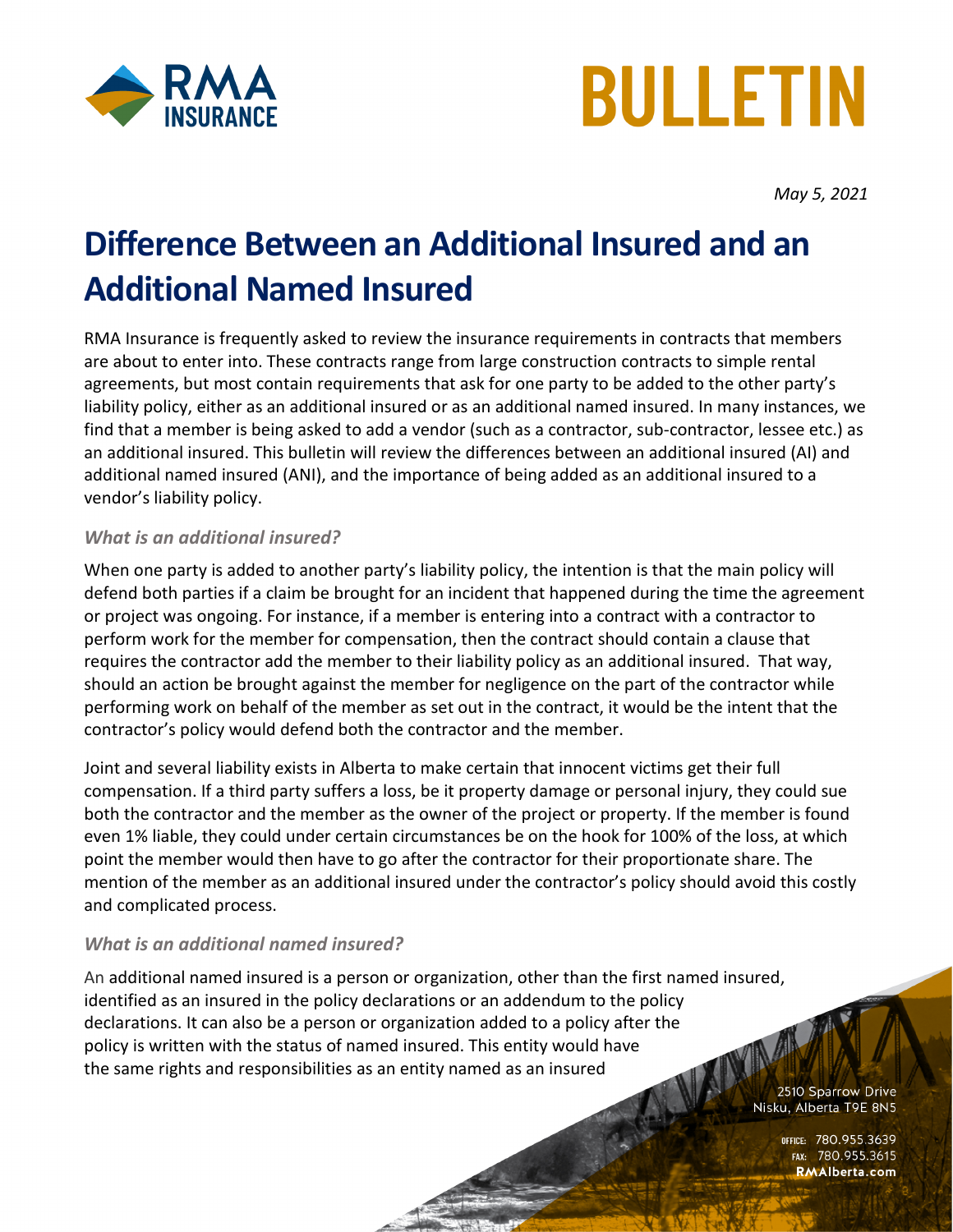



in the policy declarations, other than those rights and responsibilities reserved to the first named insured.

An example could be when a municipality allows a not-for-profit to insure the not-for-profit's liability under the municipality's policy for same limits that the municipality has purchased. This allows the municipality to ensure the not-for-profit has proper liability insurance for their operations, and proper property and contents insurance should the not-for-profit require it.

To be an additional insured or additional named insured under the Genesis Reciprocal Insurance Exchange, a community group or organization must satisfy all of the criteria set forth below:

- It is a non-profit organization;
- It brings a benefit to the greater good of the community; and
- It has a relationship with the Subscriber.

If you have any questions, please contact any of the RMA Insurance staff below.

**John Hackwell** *Risk Advisor* 780.955.4078 [johnh@RMAinsurance.com](mailto:johnh@RMAinsurance.com)

**Helene Klassen** *Risk Advisor* 587.689.4672 helene@RMAinsurance.com

**Dayna Johnson** *Client Relations Manager* 780.937.9435 [dayna@RMAinsurance.com](mailto:dayna@RMAinsurance.com)

**Debora Depeel** *Member Service Representative* 780.955.4086 [debora@RMAinsurance.com](mailto:debora@RMAinsurance.com)

**Kerry Dutton** *Member Service Representative* 780.955.4088 [kerry@RMAinsurance.com](mailto:kerry@RMAinsurance.com)

**Brandy Broz** *Member Service Representative* 2510 Sparrow Drive Nisku, Alberta T9E 8N5

OFFICE: 780.955.3639<br>Fax: 780.955.3615 **RMAlberta.com**